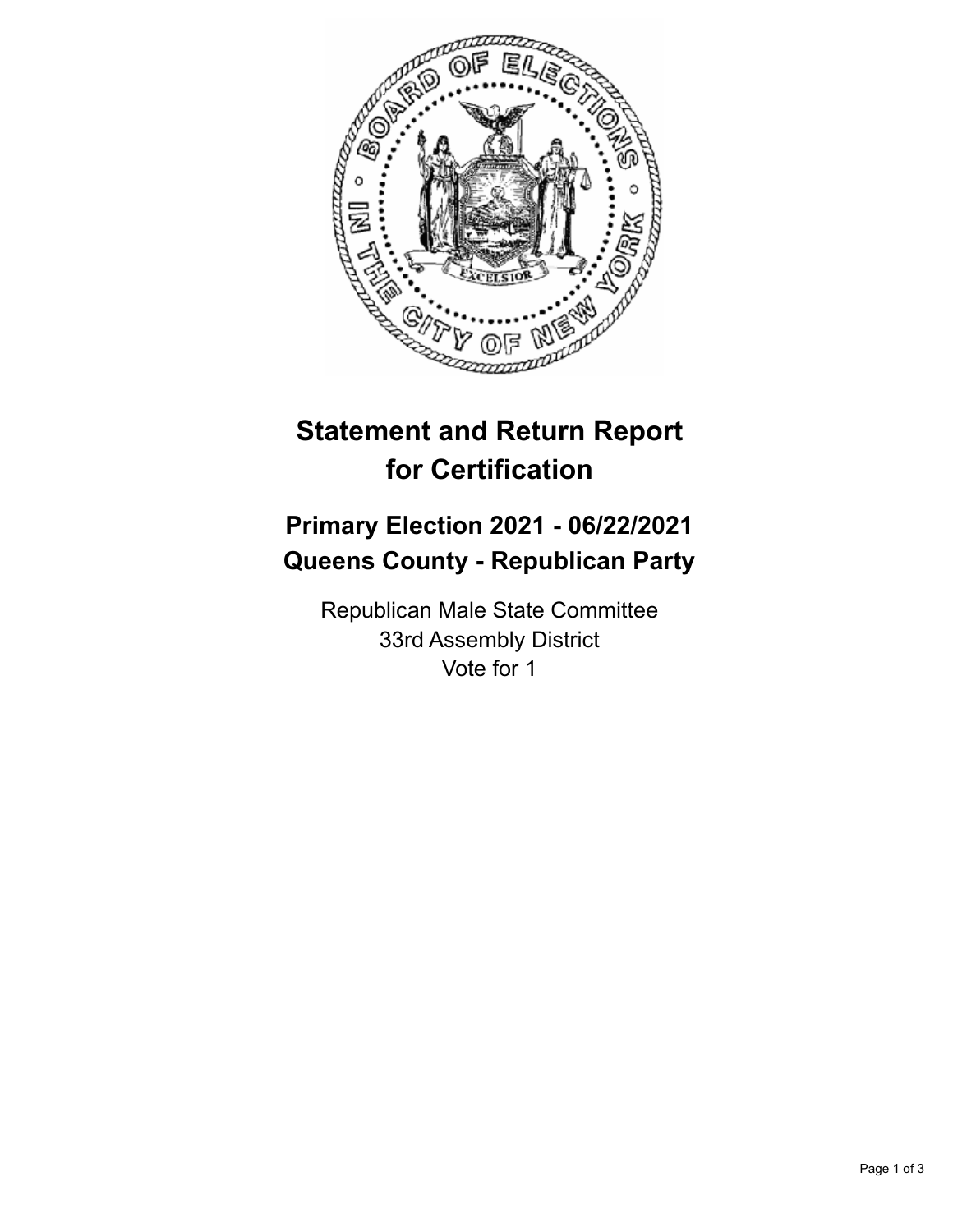

## **Assembly District 33**

| PUBLIC COUNTER                                           | 527 |
|----------------------------------------------------------|-----|
| <b>MANUALLY COUNTED EMERGENCY</b>                        | 0   |
| ABSENTEE / MILITARY                                      | 34  |
| <b>AFFIDAVIT</b>                                         |     |
| <b>Total Ballots</b>                                     | 562 |
| Less - Inapplicable Federal/Special Presidential Ballots | 0   |
| <b>Total Applicable Ballots</b>                          | 562 |
| <b>JAMES F. REILLY</b>                                   | 192 |
| JOSEPH R. CONCANNON                                      | 262 |
| CURTIS SLIWA (WRITE-IN)                                  |     |
| PIERRY BENJAMIN (WRITE-IN)                               |     |
| SANJEEV JINDAL (WRITE-IN)                                |     |
| UNCOUNTED WRITE-IN PER STATUTE (WRITE-IN)                |     |
| <b>Total Votes</b>                                       | 458 |
| Unrecorded                                               | 104 |